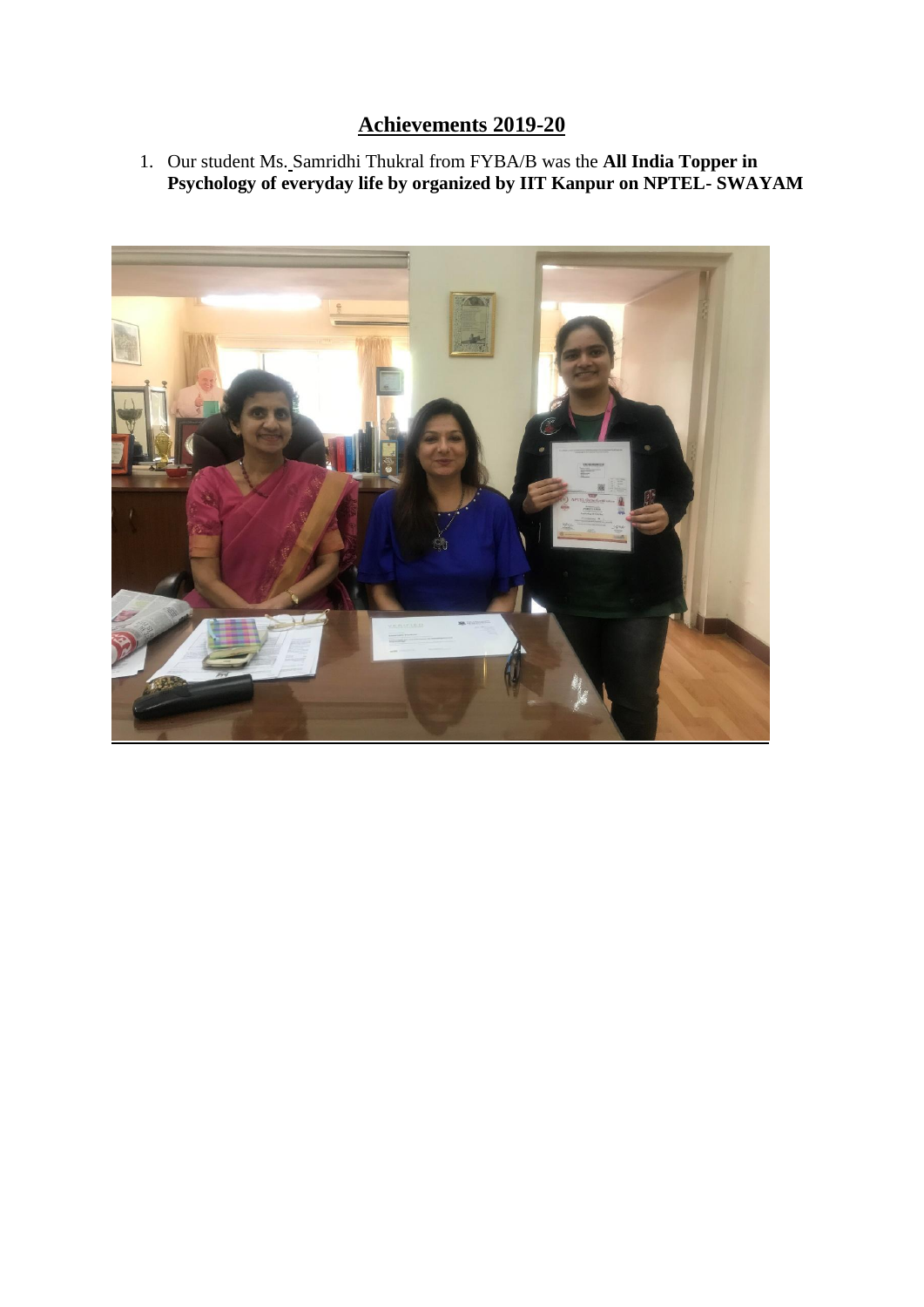2. Ashmi Sheth and Aniket Patil's Claymation short film "Blue" was officially selected for screening **at the 2019 American Art Therapy Association** (AATA) Short Film Festival at Kansas City, USA. The AATA Short Film Festival was a part of the  $50<sup>th</sup>$ AATA Annual International Conference. The movie was screened on 31<sup>st</sup> October 2019.

Link to the movie:<https://youtu.be/GyQv8eQ4VLw>

## NY-TE5138 | Art Therapy Film Festival

## Sarah Pray, MA, LPC-IT **Location: Imperial Ballroom**

This panel session showcases selected short films related to the field and practice of art therapy. Each film screening will be followed with a discussion with the filmmaker (if present) and audience reflection. Films to be screened are: Blue by Ashmi Sheth and Aniket Patil; Sylvia by Meirav Haber, LMFT, ATR; Fierce Love & Art (Trailer) by Laurence A. Becker, PhD & Ron Zimmerman; How Art Heals: Integrating Practice and Research by Hephzibah Kaplan, RATh and Lucy Qandil; Art Therapy at the Department of Juvenile Justice by Lee Cohen, MPS, REACE, ATR-P and Ivo Dovale; Life Choices in Art Therapy by Marco A. Ruggeri; Journey Through Art Therapy by Jane Kwon.



Link to the screening of the movie and our address:

<https://youtu.be/kZFdyjIOkh4>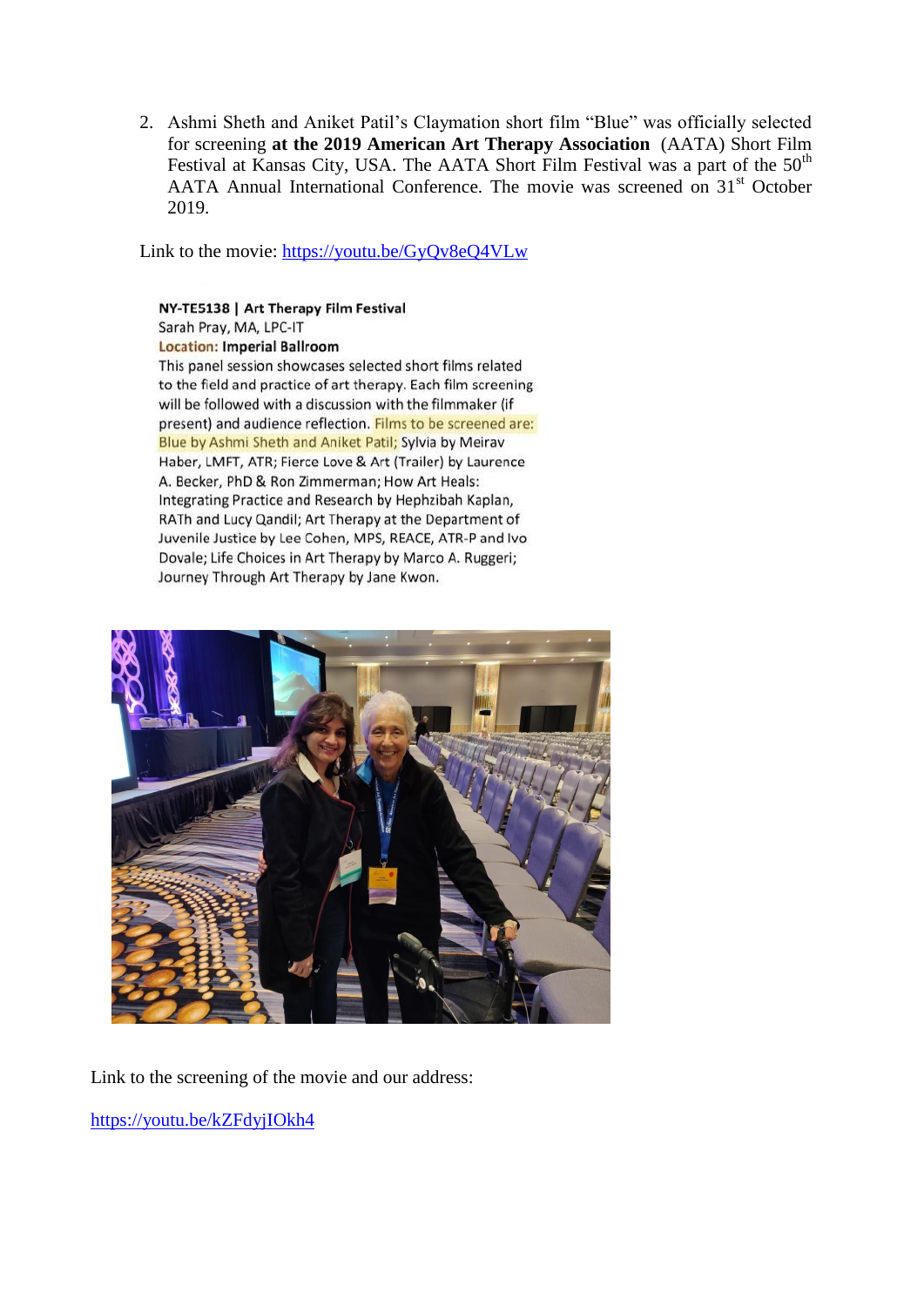

3. Book "silence echoed: poetries that heal" *"silence echoed: poetries that heal"* is a collection of poems by Ashmi, which aim to heal the wounded, motivate the depressed, and inspire the hopeless. Initially written as a means of catharsis and inner healing; the poetries wish to instil the lost hope and feed strength to the otherwise wandering mind, struggling for mental peace and intellectual contentment.

> The Amazon #1 bestseller under "Women's Poetry book free," *silence echoed* has touched many worldwide with already over 100 copies sold.

> Ashmi recently won the award for "Author of the Year 2019," at a LitFest organised by NE8x Official